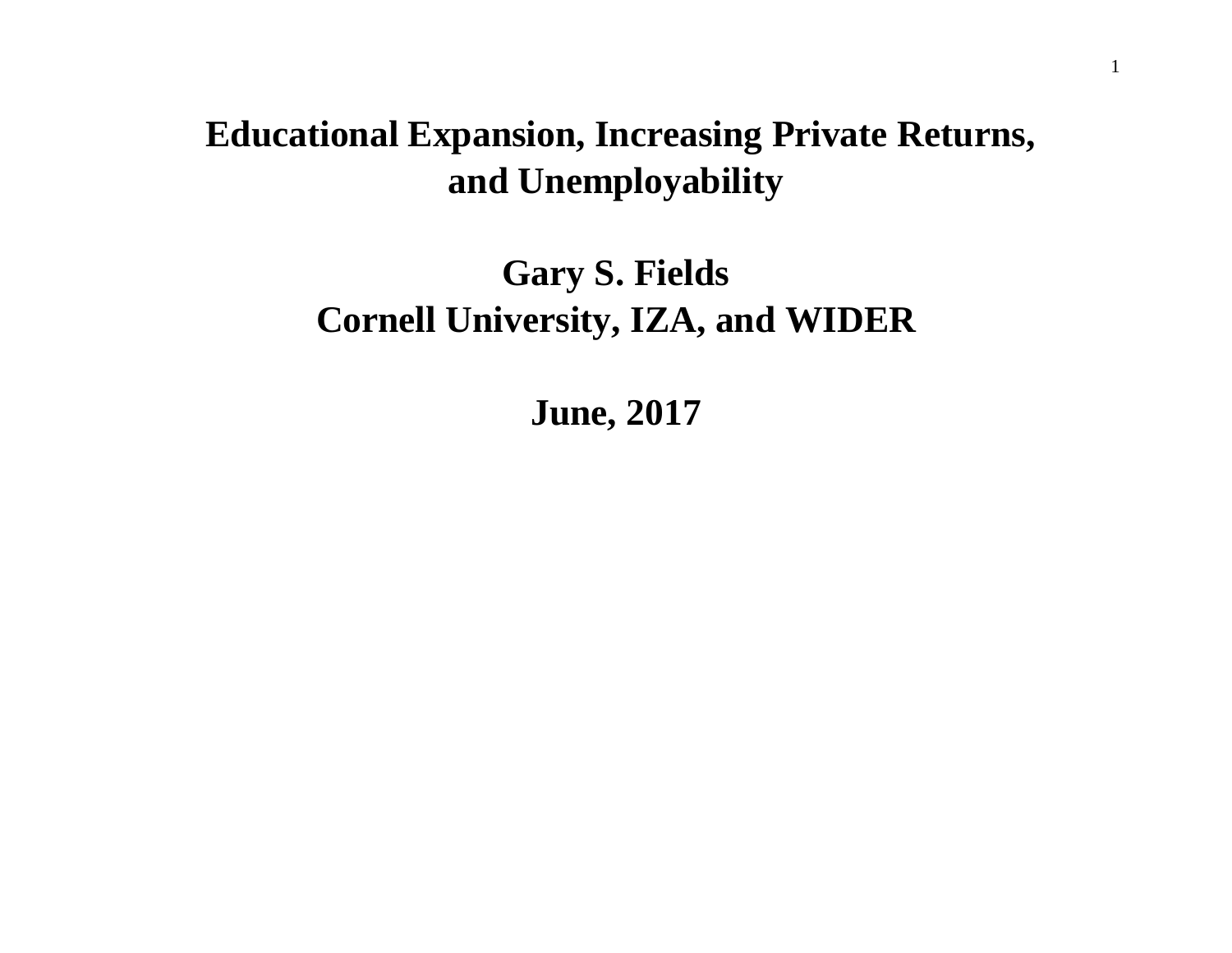- Evidence for a number of countries: As educational expansion has taken place and the labor force has gotten better educated, private returns to education have increased.
- A number of other countries: private returns have decreased.
- (Note: Many of these are returns on the benefit side only "Mincer returns", not "internal rates of return").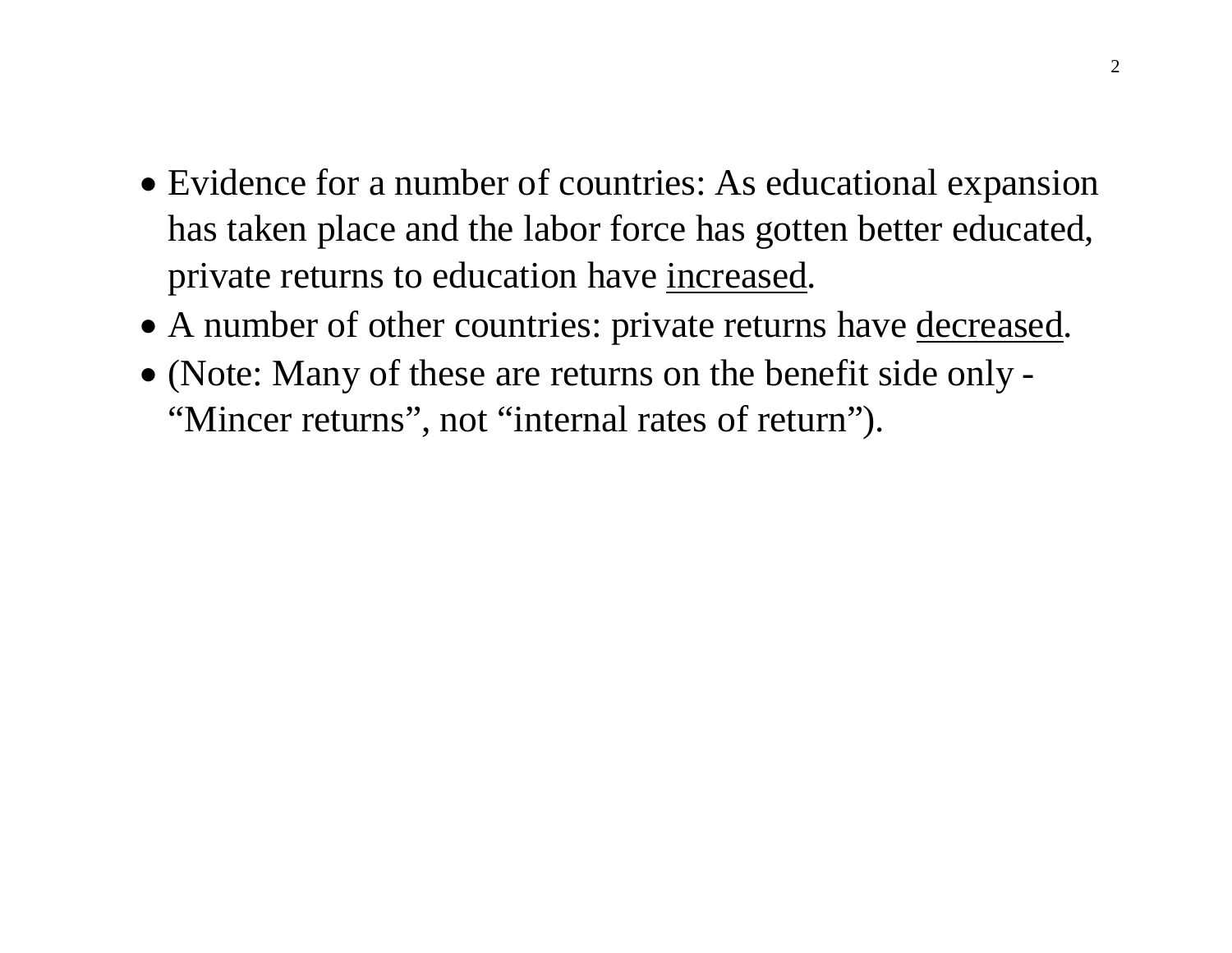- An example of increasing returns: Australia in the 2000s, from 10% per yr of educ to 14% (Montenegro and Patrinos, 2014).
- Another example of increasing returns: U.S. from 1964 to 2009: (Acemoglu and Autor, 2011). Their principal findings in this regard:

1. College and post-college wages rose relative to wages for those without a four-year college degree.

2. The major proximate cause of the growing college/high school earnings gap is not steeply rising college wages but rapidly declining wages for the less-educated.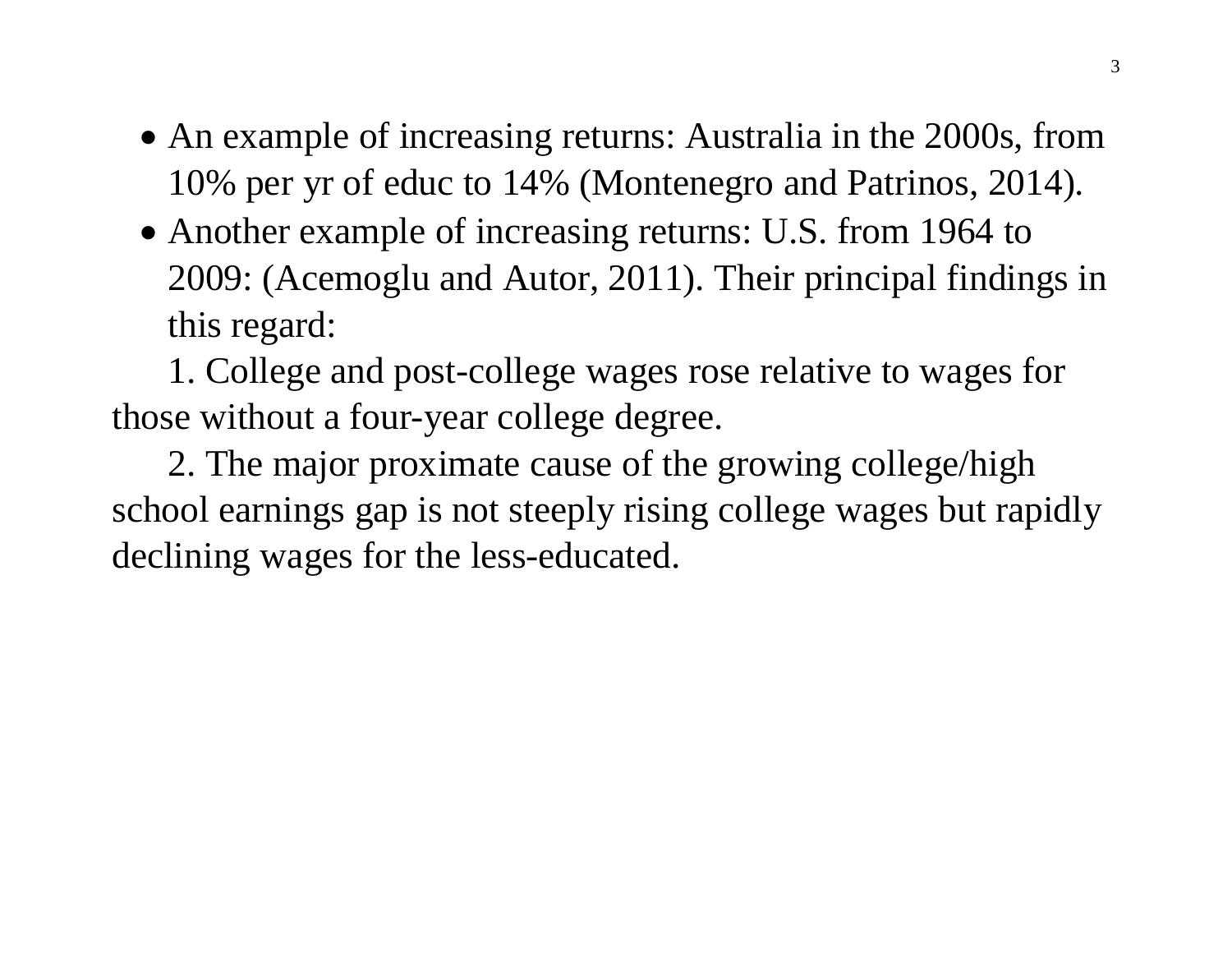Trying to understand increasing private returns using a standard multimarket textbook model:

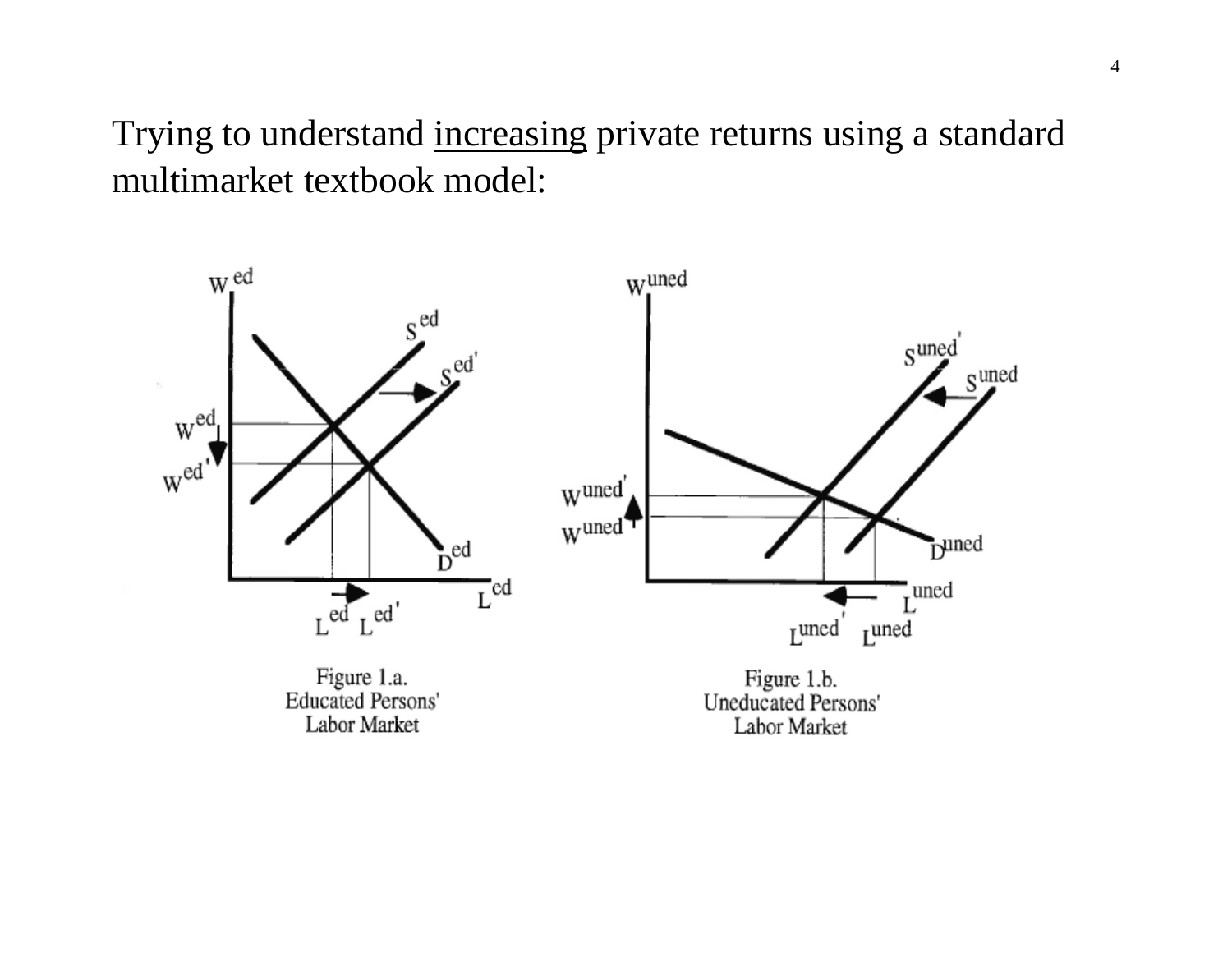- The model in Figure 1 doesn't work to explain increasing private returns to education. It has returns to education falling as more people get educated.
- What could produce increasing returns: shift D<sup>ed</sup> rightward and D<sup>uned</sup> leftward by enough.
- One explanation in the literature: skill-biased tech change.
- This explanation works through the D side of the L mkt.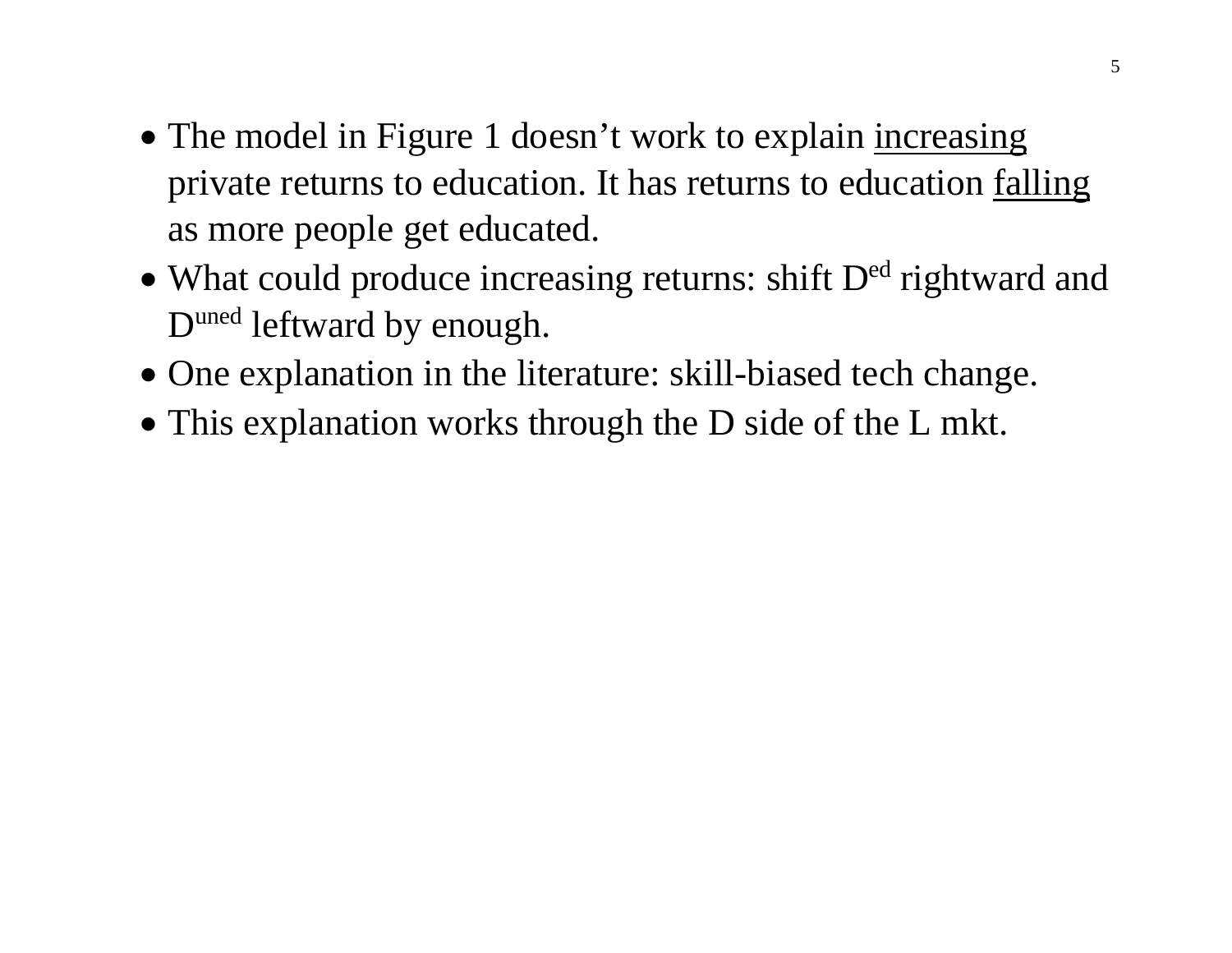Toward an alternative class of multimarket models:

- An alternative explanation pursued here: Hold the D side of the L mkt constant. Educ expansion can produce increasing returns to educ through the workings of the supply side of the L mkt, keeping the D side of the L mkt unchanged.
- The key mechanism at work here: Preferential hiring of the better-educated. "Bumping"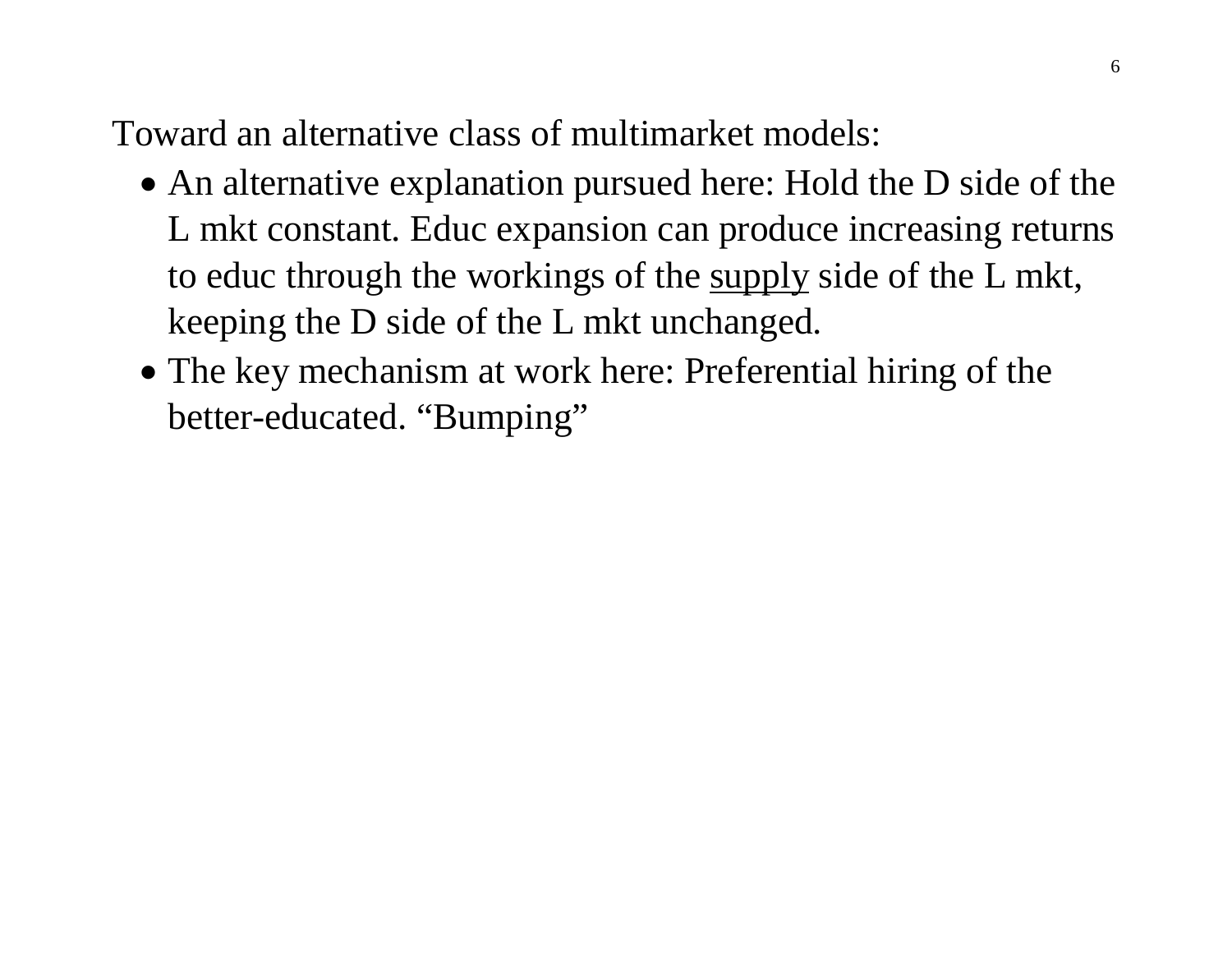• An example of such market-level effects: Studies in U.S. – "The Downward Ramp" – The New York Times, June 10, 2014: Drying-up of cognitively-demanding jobs is having a cascade effect  $\rightarrow$  College graduates are forced to take jobs beneath their level of educational training  $\rightarrow$  This cascade eliminates opportunities for those without college degrees who would otherwise fill those jobs  $\rightarrow$  These displaced workers are then forced to take even less well-paying jobs  $\rightarrow$  At the bottom, the unskilled are pushed out of the job mkt altogether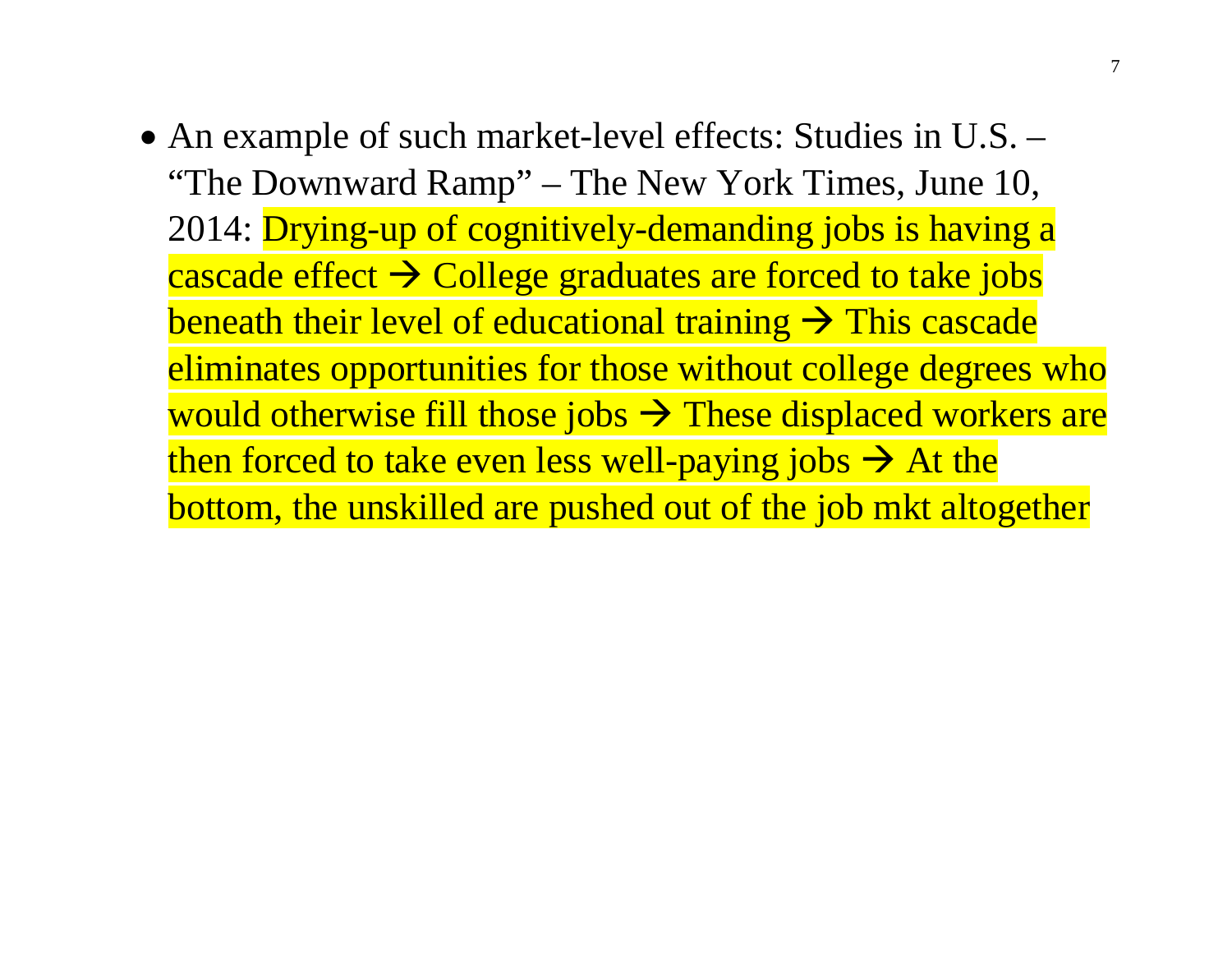# **INFORMATION AND THE CHANGE IN THE PARADIGM IN ECONOMICS Nobel Prize Lecture, December 8, 2001 by JOSEPH E. STIGLITZ**

#### *Education as a screening device*

The newly independent Kenyan government was asking questions that have never seemingly been raised by their colonial masters, as it attempted to forge policies which would promote their growth and development. How much should it invest in education? It was clear that a better education got one better jobs – the credential put one at the head of the job queue. Gary Fields, a young scholar working at the Institute of Development Studies there, developed a simple model [subsequently published as Fields (1972)] suggesting that the private returns to education – the enhanced probability of getting a good job – differed from the social return; and that it was possible that as more people get educated, the private returns got higher (it was even more necessary to get the credential) even though the social return might decline.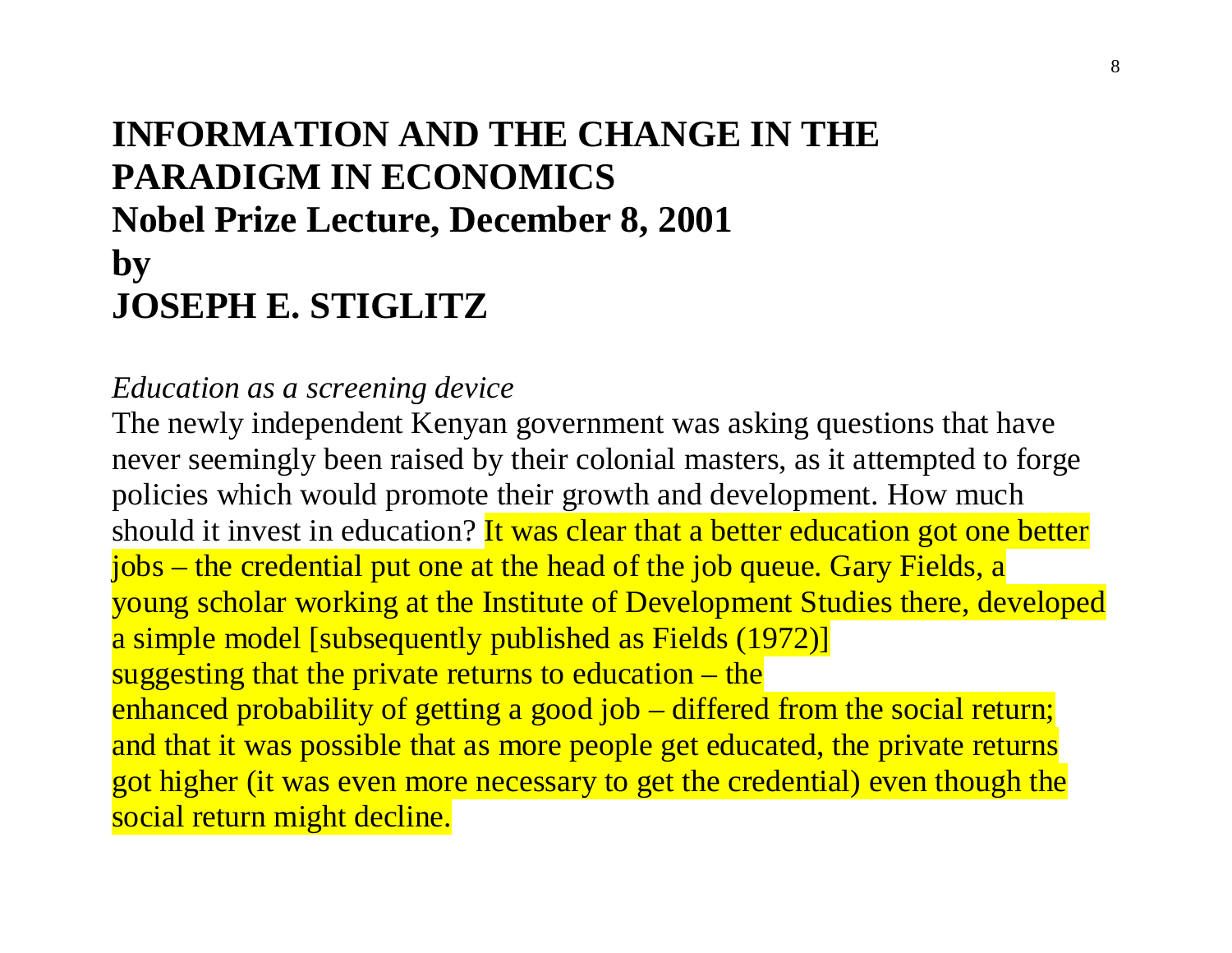### **Beaudry, Green, and Sand, JOLE, 2016**

"Having a college degree is only partly about obtaining access to high-paying managerial and technology jobs it is also about beating out less educated workers for barista and clerical-type jobs."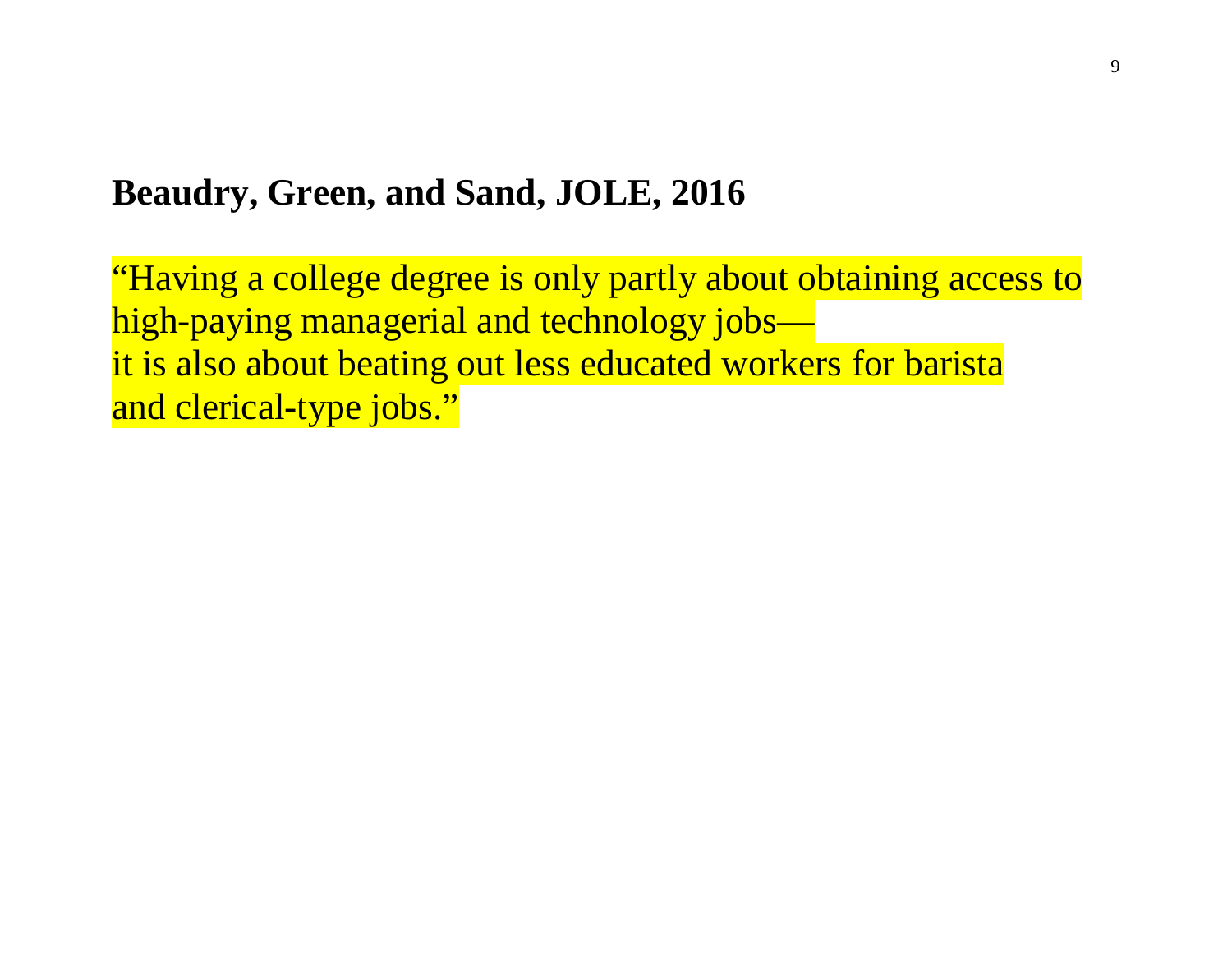The analysis here:

- The general class of models used: o Micromotives and macro behavior (Schelling). oCorner solutions and interior solutions.
- Start with a dualistic L mkt with better jobs and poorer jobs. Terminology I'll use: "Modern sector" and "agriculture".
- Begin with the Harris-Todaro model. HT had all workers identical.
- The extension here: some workers are better-educated ("educated") than others ("uneducated").
- Educational expansion in models with preferential hiring of the better-educated: as more workers are educated, not only do the L mkt outcomes for educated workers change but the L mkt outcomes for less-educated workers change.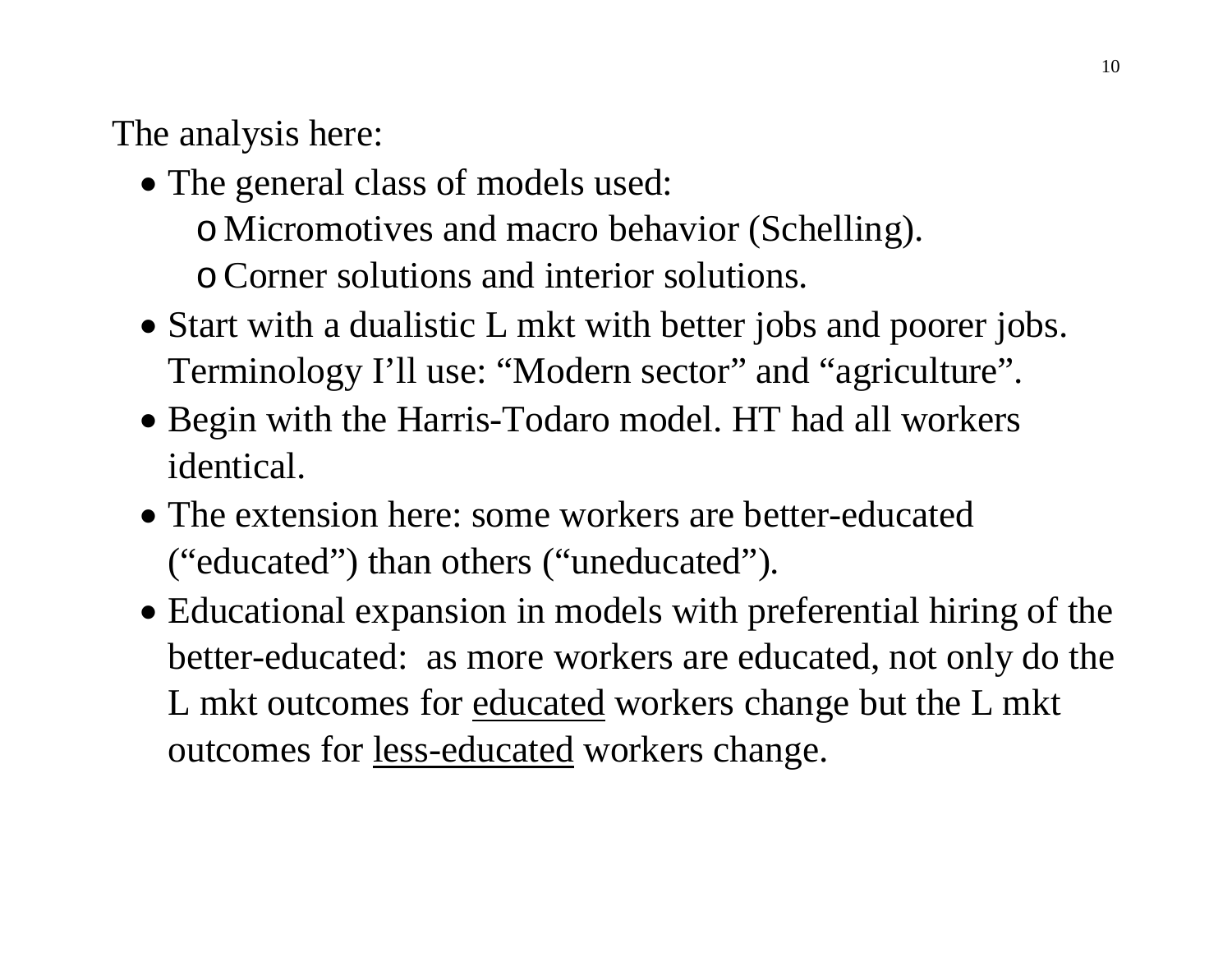- Three models developed here: educational expansion in models with educational differentials among workers and "bumping".
- All involve a <u>negative externality of education</u>, unlike the usual positive externalities of education emphasized in the literature.
- Three variants differ in terms of what is going on in agric: o Model 1 – Unlimited fallback options in agriculture at a constant wage
	- o Model 2 Unlimited fallback options in agriculture at a changing wage
	- o Model 3 A limited number of fallback jobs in agriculture owing to a rigid wage above the market-clearing level
- The equations of the model: see the paper handout.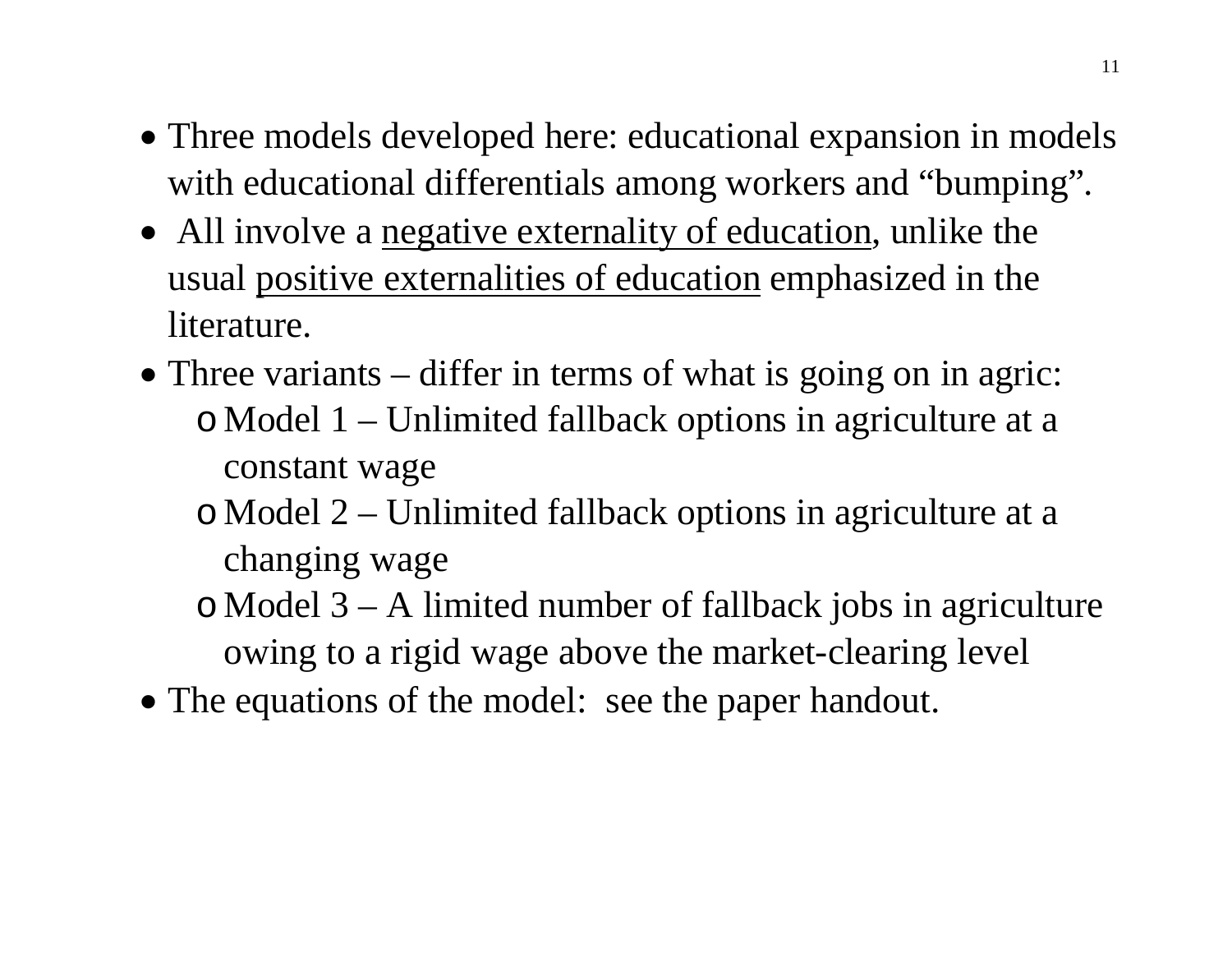- Three zones: what's going on in general.
	- o Zone I: One more person is educated. The number of better jobs does not increase one-to-one. Preferential hiring of the better-educated has adverse consequences for the less-educated.
	- o Zone II: There now are so many better-educated persons that when there are more of them, they all find it advantageous to try to get hired in the better-jobs sector. Educated unemployment increases. But as a consequence of this behavior of the better-educated, the size of the lesseducated labor force decreases, with the possibility (in some models) of the less-educated workers doing better than they had previously.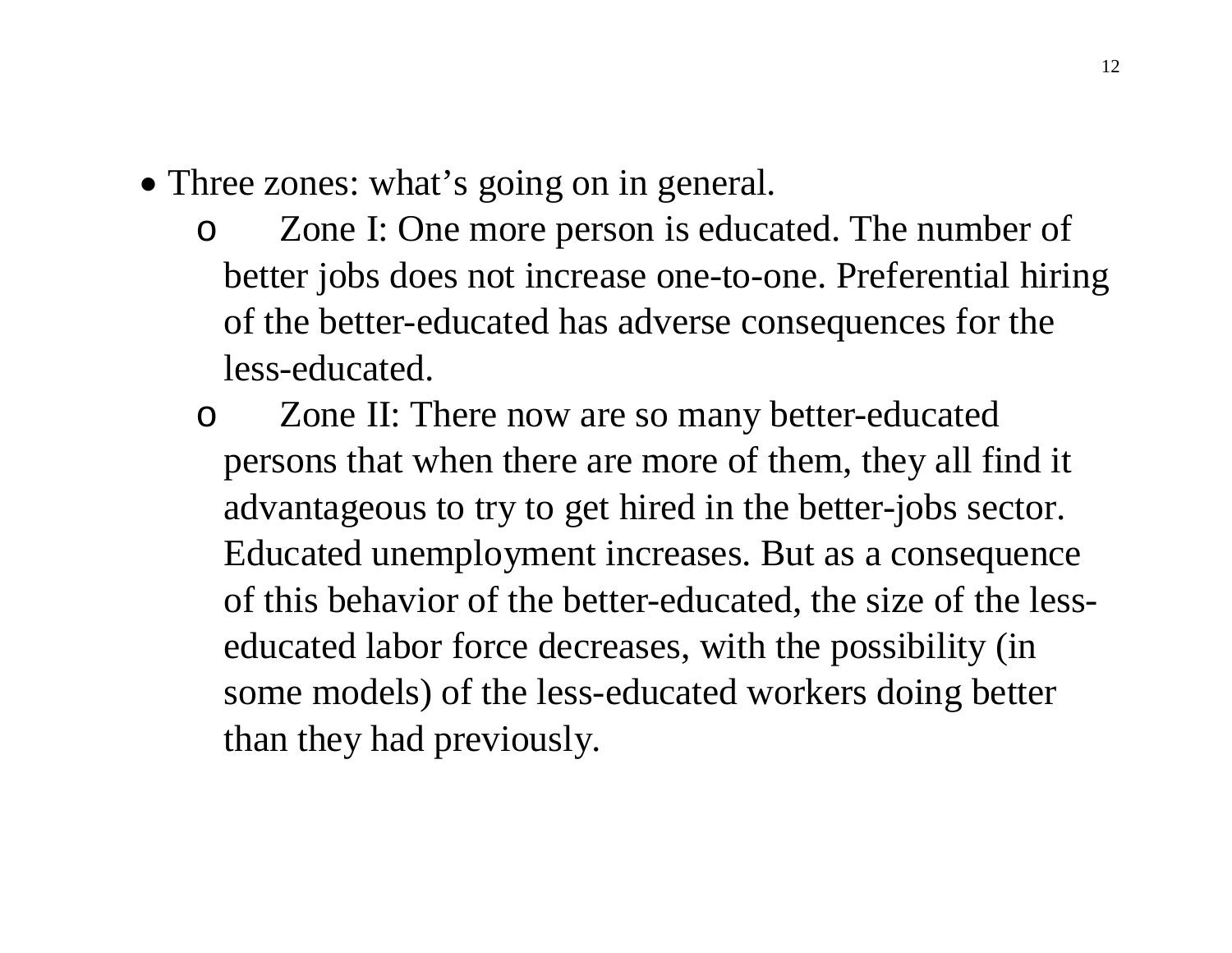o Zone III: Now, there are even more better-educated persons – so many, in fact, that they start using their education to get hired preferentially for lower-level jobs – think barista, for example. Workers who lack this level of education now stand less of a chance of being employed in lower-level jobs. Some or all of them may be rendered unemployable.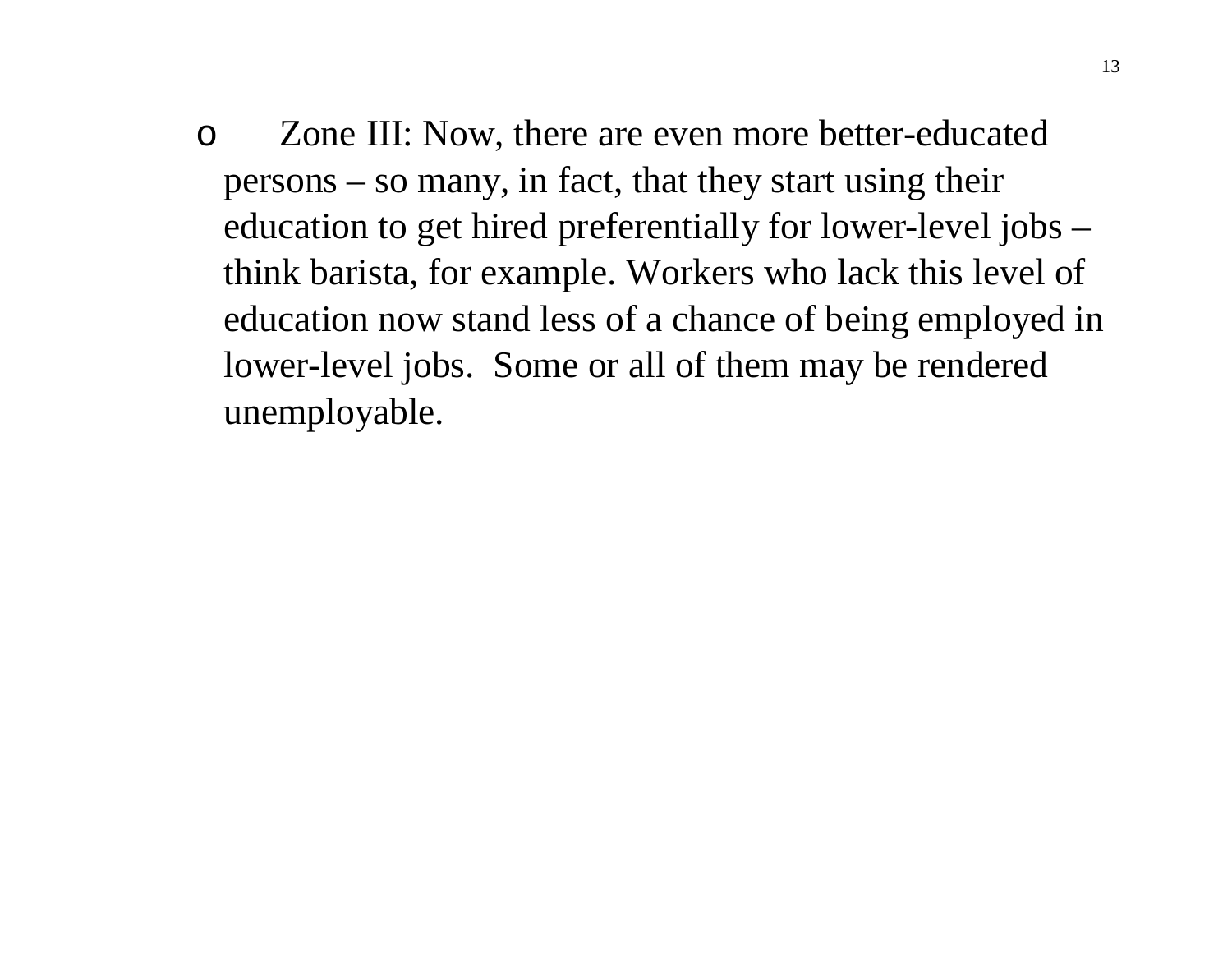- Result of Model 1: no increasing returns, no unemployability
- Models 2 and 3: zones with increasing returns
- How educ expansion can lead to falling expected wages for the uneducated while retaining full employment (Model 2)
- How to get literal unemployability (Model 3)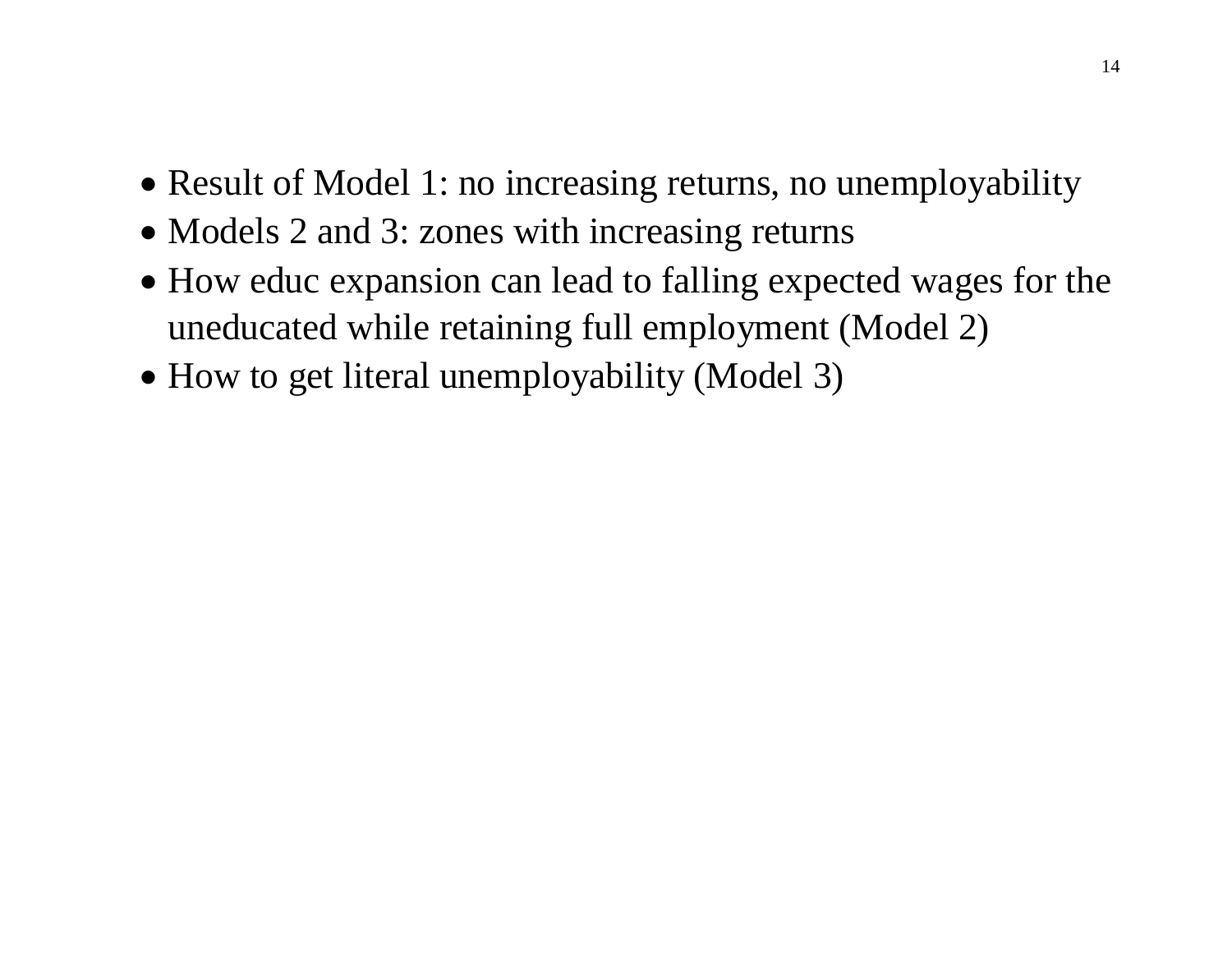# Conclusion

- Principal contribution of this paper
	- oPut into the literature a class of models in which, as more people get educated, the private return to education rises.
	- oThis happens only in certain zones. Non-monotonicities abound.
	- oExplanation offered here: "bumping".
	- o As more people are educated, more preferential hiring takes place, leaving fewer jobs for those without education.
	- oThe expected labor market returns from being uneducated thereby fall, possibly reaching zero in the limit ("unemployability").
	- oThe economy may move to a corner solution in which everybody wants education, because employment prospects are so dismal for those who don't have it.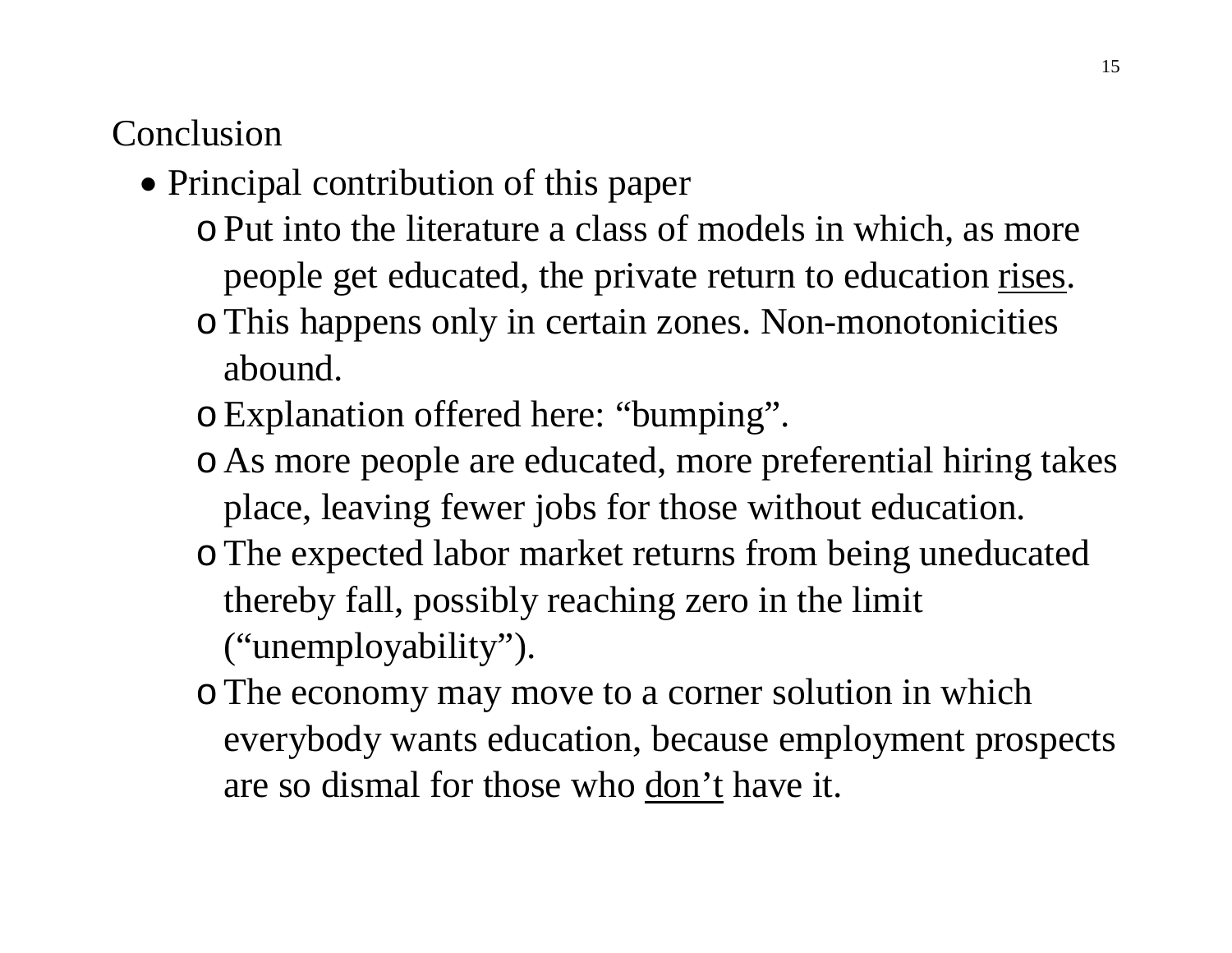- Promising direction for future research: Build a model of "employment twist" in favor of the well-educated due both to changing occupational demand structure and to the relatively greater supply of highly-educated people.
- What this paper has been about: private returns to education. Another important direction for future research: social returns to education, using multimarket models of this type.